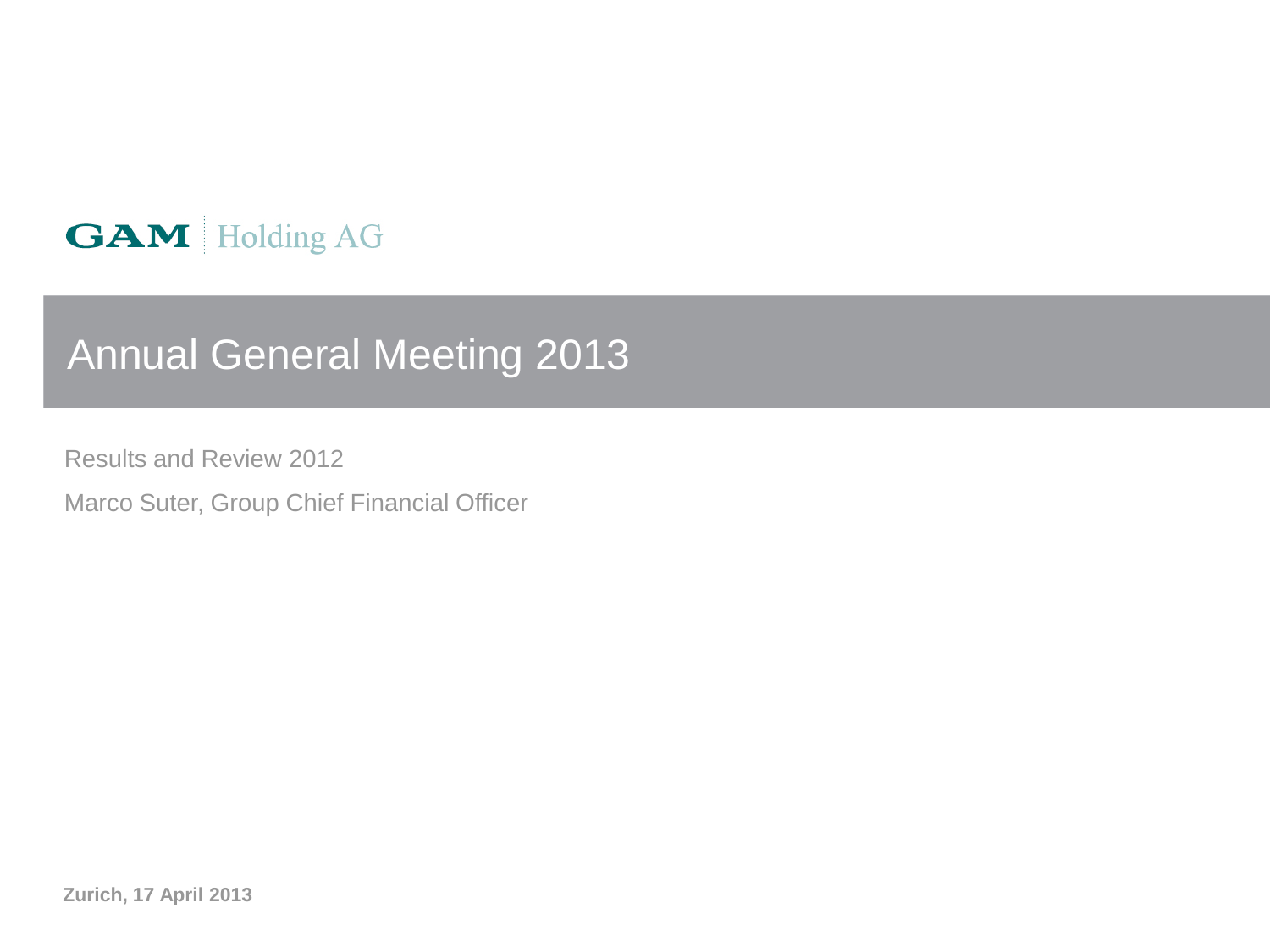# Cautionary statement on forward-looking information

This presentation by GAM Holding AG ('the Company') includes forward-looking statements that reflect the Company's intentions, beliefs or current expectations and projections about the Company's future results of operations, financial condition, liquidity, performance, prospects, strategies, opportunities and the industry in which it operates. Forward-looking statements involve all matters that are not historical fact. The Company has tried to identify those forward-looking statements by using the words such as 'may', 'will', 'would', 'should', 'expect', 'intend', 'estimate', 'anticipate', 'project', 'believe', 'seek', 'plan', 'predict', 'continue' and similar expressions. Such statements are made on the basis of assumptions and expectations which, although the Company believes them to be reasonable at this time, may prove to be erroneous.

These forward-looking statements are subject to risks, uncertainties, assumptions and other factors that could cause the Company's actual results of operations, financial condition, liquidity, performance, prospects or opportunities, as well as those of the markets it serves or intends to serve, to differ materially from those expressed in, or suggested by, these forward-looking statements. Important factors that could cause those differences include, but are not limited to: changing business or other market conditions, legislative, fiscal and regulatory developments, general economic conditions and the Company's ability to respond to trends in the financial services industry. Additional factors could cause actual results, performance or achievements to differ materially. The Company expressly disclaims any obligation or undertaking to release any update of or revisions to any forward-looking statements in this presentation and any change in the Company's expectations or any change in events, conditions or circumstances on which these forward-looking statements are based, except as required by applicable law or regulation.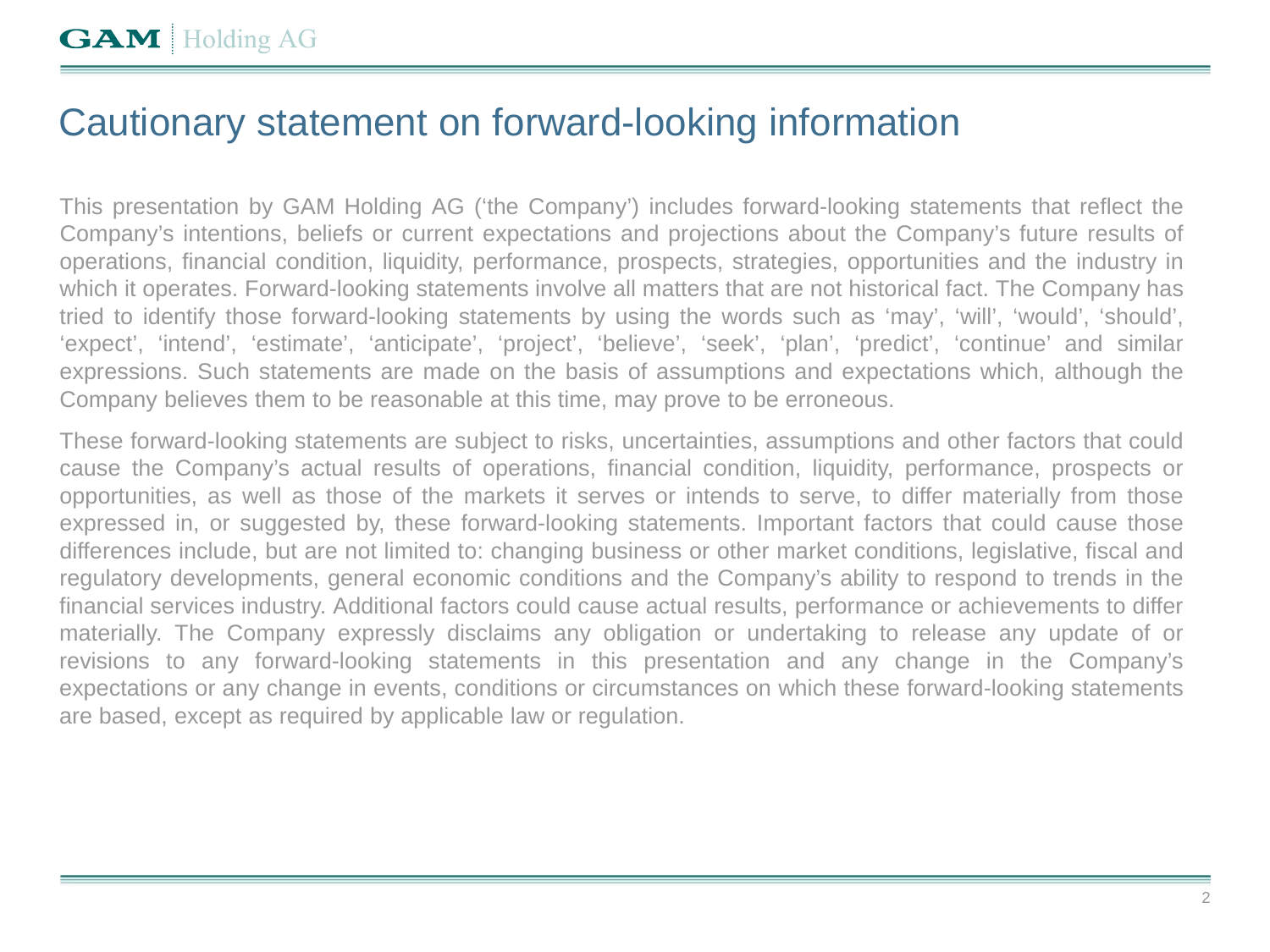# Review

- Good results despite difficult business conditions
- The work accomplished over the past years is bearing fruits
- Positive net new money inflows
- We have established ourselves as an independent Group
- We have demonstrated strategic and operational discipline and prudence
	- *Build-out of distribution network and product range*
	- *Strict cost discipline*
	- *Small but accretive acquisitions*
	- *Shareholder-friendly management of capital and liquidity reserves*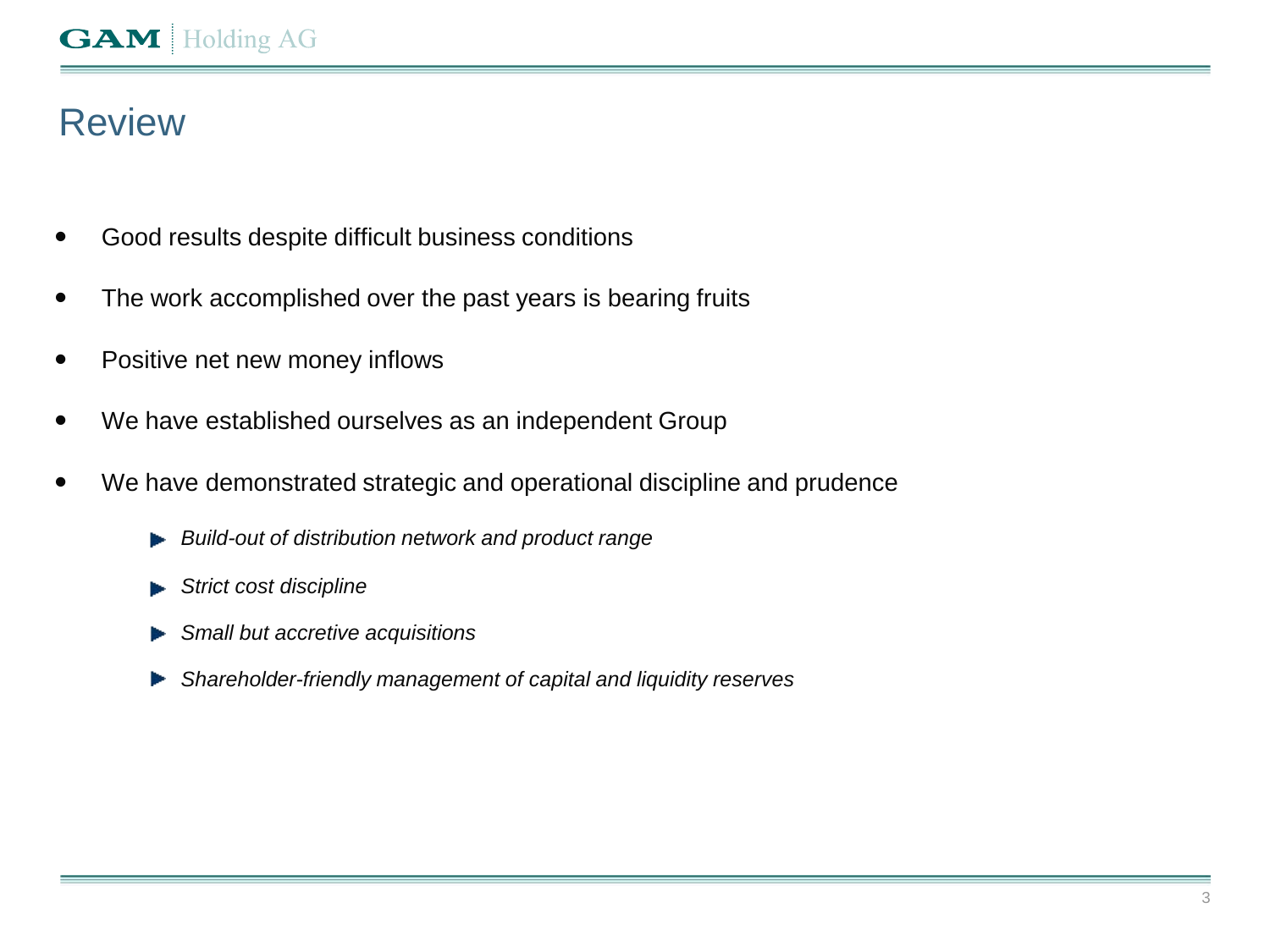# Group summary

|                                               | 2012  | 2011   | Change<br>in $%$ |
|-----------------------------------------------|-------|--------|------------------|
| Operating income (CHF m)                      | 594.1 | 598.5  | $-1$             |
| Operating expenses (CHF m)                    | 398.6 | 384.5  | 4                |
| Underlying net profit (CHF $m$ ) <sup>1</sup> | 162.0 | 165.7  | $-2$             |
| Year-end AuM (CHF bn)                         | 116.2 | 107.0  | 9                |
| NNM (CHF bn)                                  | 2.4   | $-3.8$ | 163              |
| Average AuM (CHF bn)                          | 112.7 | 112.9  |                  |
| Tangible equity (CHF m)                       | 581.3 | 726.3  | $-20$            |
| Cash and cash equivalents (CHF m)             | 504.0 | 600.1  | $-16$            |
| EPS (CHF) $^2$                                | 0.94  | 0.91   | 3                |
| Return on tangible equity <sup>3</sup>        | 27.7% | 22.8%  |                  |
| Gross margin (bps)                            | 52.7  | 53.0   |                  |
| Cost/income ratio                             | 67.1% | 64.2%  |                  |
| Year-end shares outstanding (m)               | 164.6 | 177.1  | $-7$             |

### **Robust profitability in challenging environment**

• Resilient revenues paired with disciplined cost management

### **Strong AuM**

• Growth fuelled by positive market performance and positive NNM growth

### **Strong balance sheet**

### **Strong and improving key performance measures**

 Adjusted for the income from Artio and 'other operating income', gross margin and C/I ratio actually improved

 $\overline{A}$ 

### **Significantly reduced share count**

1. The results for 2012 have been adjusted to exclude certain non-cash items. Including those items, the Group's net profit for 2012 according to IFRS amounted to CHF 88.0 million. A detailed reconciliation of the underlying net profit can be found in GAM Holding AG's Annual Report. 2. Underlying net profit excluding non-controlling interests / weighted average number of shares outstanding. 3. Underlying net profit excluding non-controlling interests / tangible equity at the end of the year.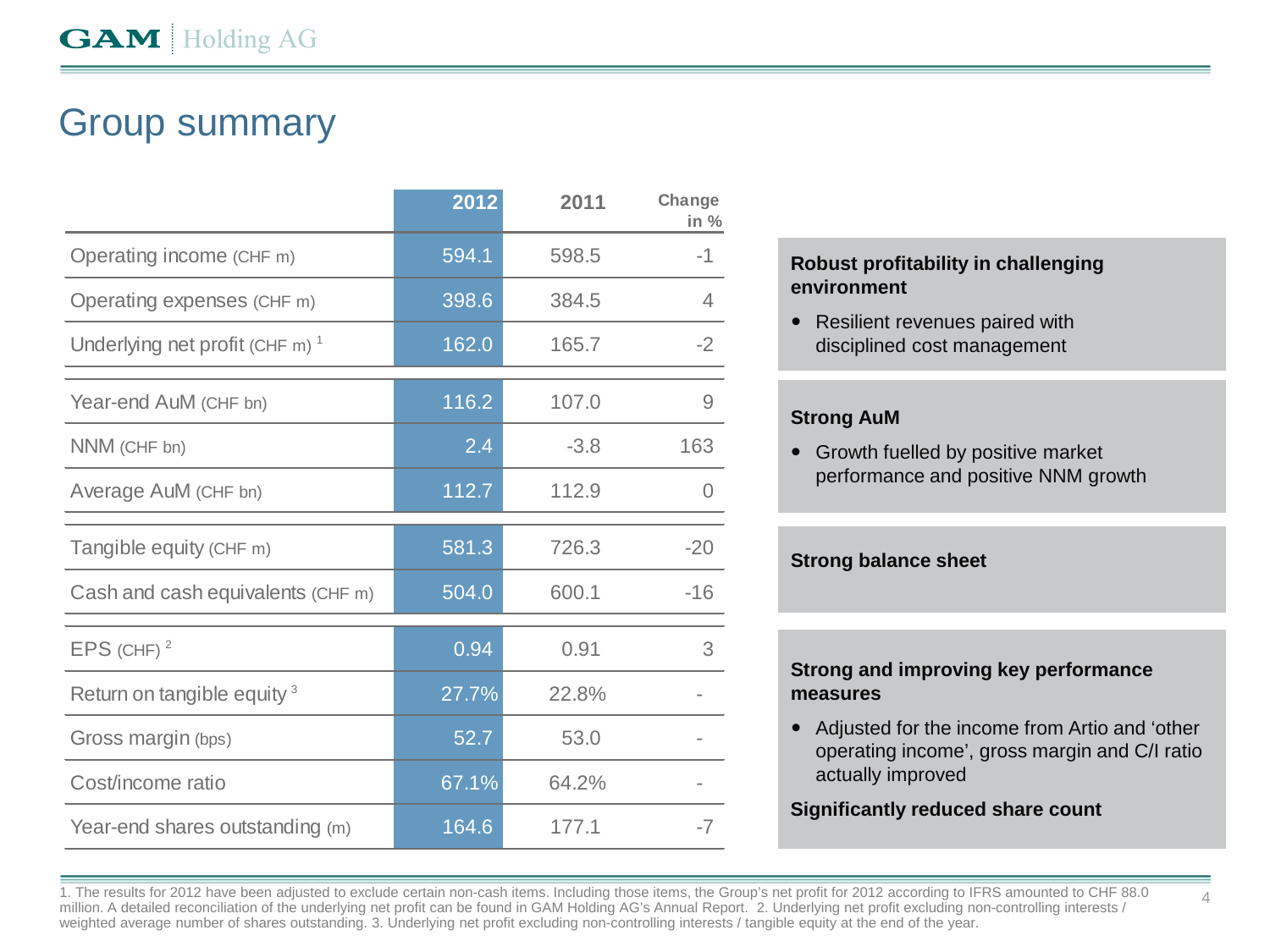# Development underlying net profit<sup>1</sup>



Income from associates and other operating income (non-core business)

Net fee and commission income (core business)

Operating expenses

### Underlying net profit

## Core business

#### **Strong net fee and commission income**

- 5% ahead of 2011
- Strong rebound in H2 2012
	- Rise in management fees driven by increased average asset levels
	- Increased performance fee contribution

#### **Costs under control and tightly managed**

## Non-core business

#### **Significantly reduced contribution from noncore sources**

- Income from associates (Artio) down
- 'Other operating income' down, mainly due to
	- Foreign exchange losses
	- Lower contribution from seed capital gains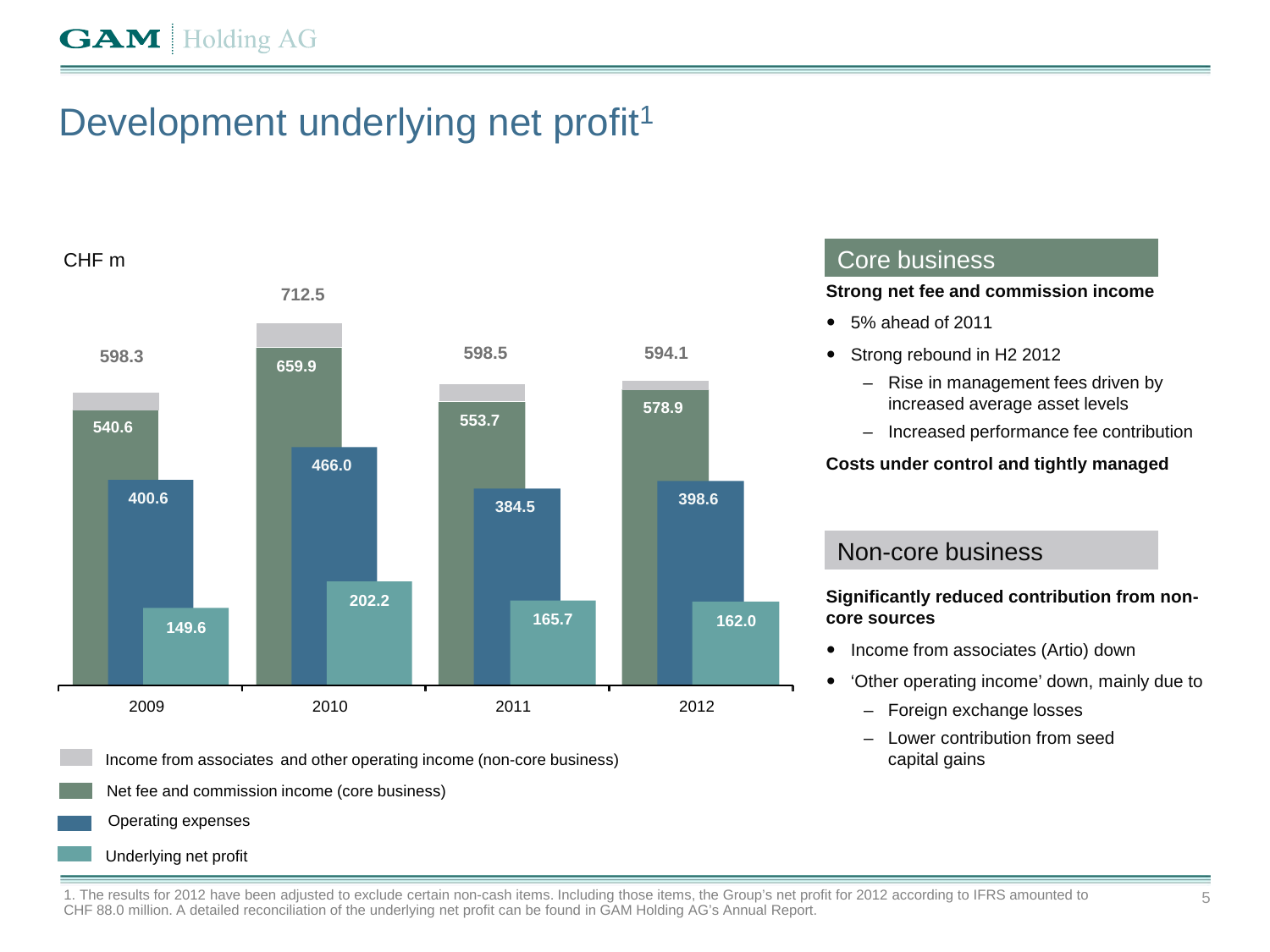# Cost/income ratio<sup>1</sup>



#### **Our cost discipline has allowed us to retain our profitability**

 Cost/income ratio of core business improved by 5 percentage points since 2009

Cost/income ratio including non-core business

Cost/income ratio from core businesses

1. Operating expenses are adjusted for certain non-cash items. For details please refer to GAM Holding AG's Annual Report 2012.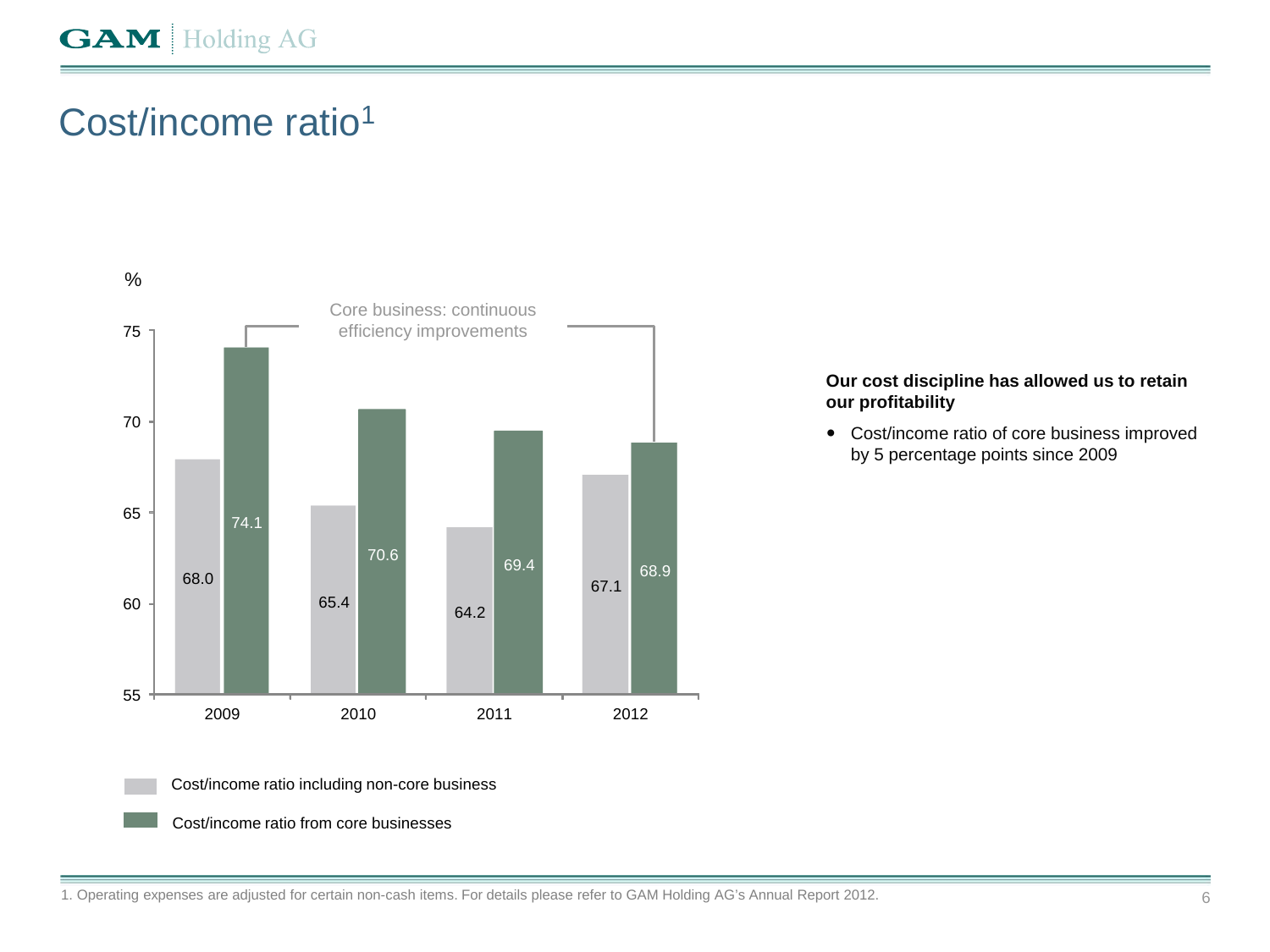# Group AuM development



### **Full Year 2012**

#### **AuM up CHF 9.2 billion**

+9% from year-end 2011

#### **NNM inflows of CHF 2.4 billion**

- Turn-around from 2011 outflows
- Includes CHF 0.7 billion from Arkos acquisition

**Positive impact from market performance of CHF 7.5 billion**

**Negative FX impact of CHF 0.7 billion**

### **First Quarter 2013**

#### **AuM to CHF 119.0 billion**

- $+ 2\%$  from year-end 2012
- $+ 8\%$  from Q1 2012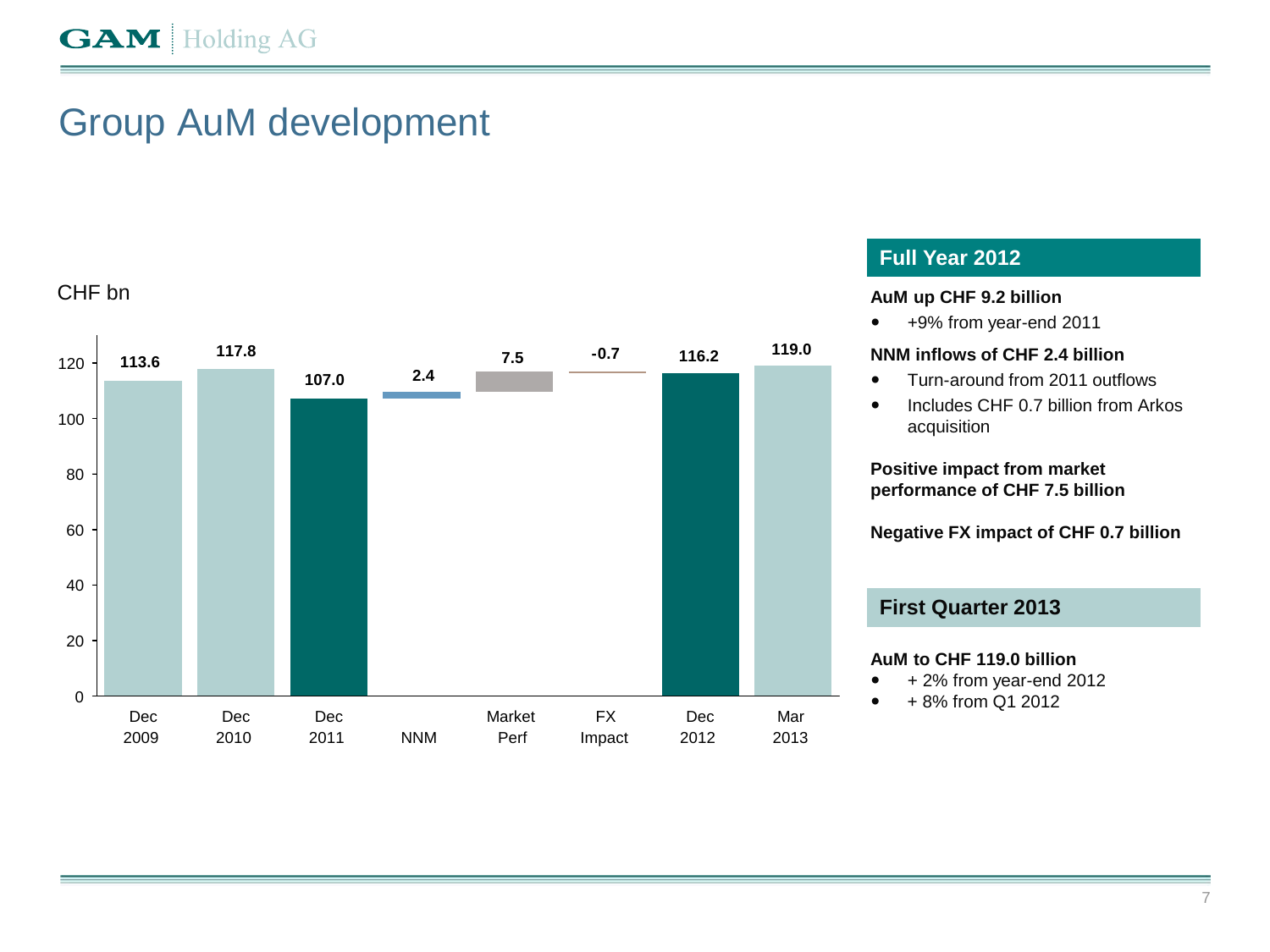## Balance sheet As at 31 December 2012 (CHF million)



- Financial investment held for sale: minority stake in Artio Global Investors Inc.
- Tangible Equity: Equity minus intangible assets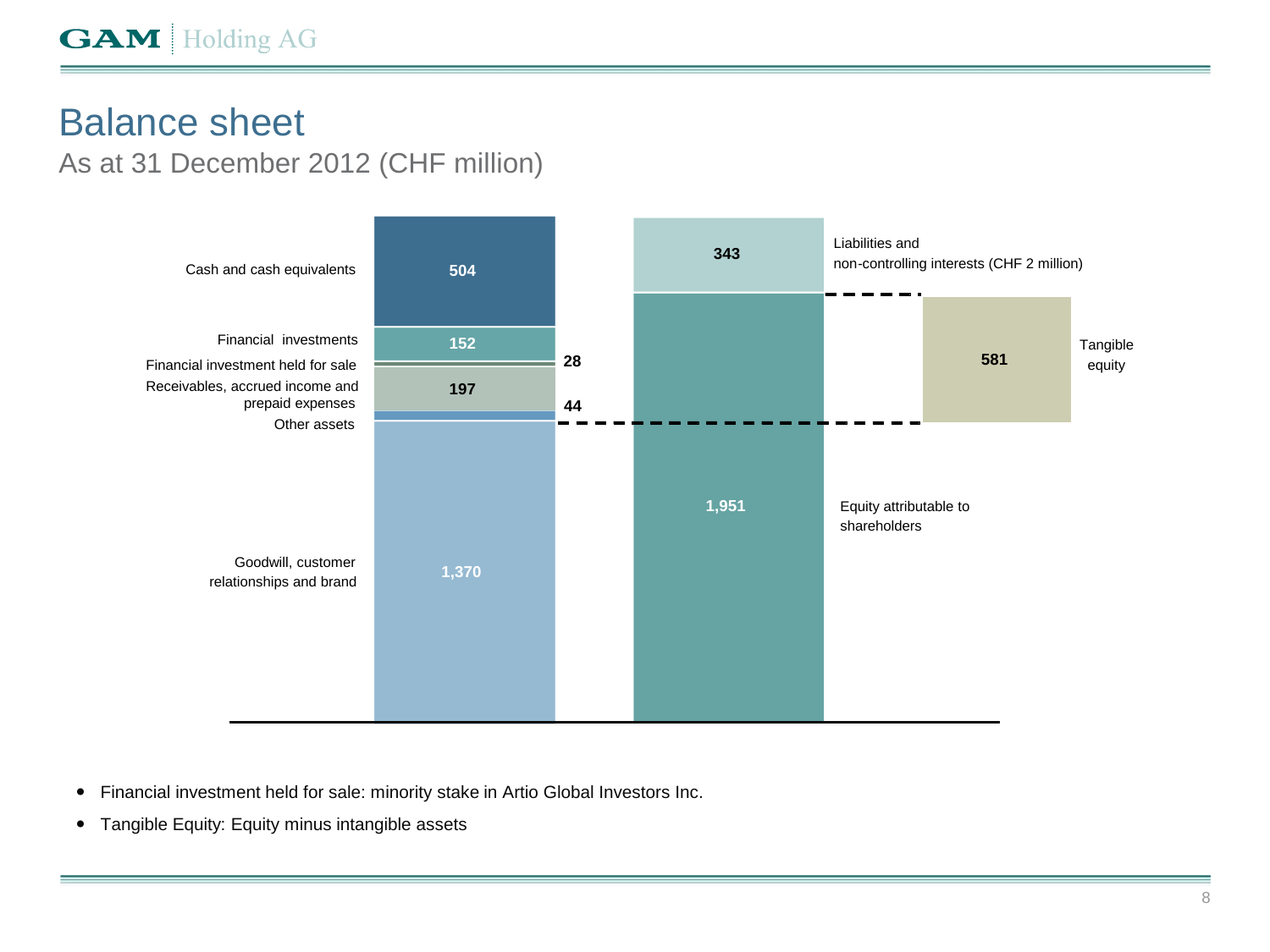## Share price development Indexed

Since independent listing Since 1 January 2012

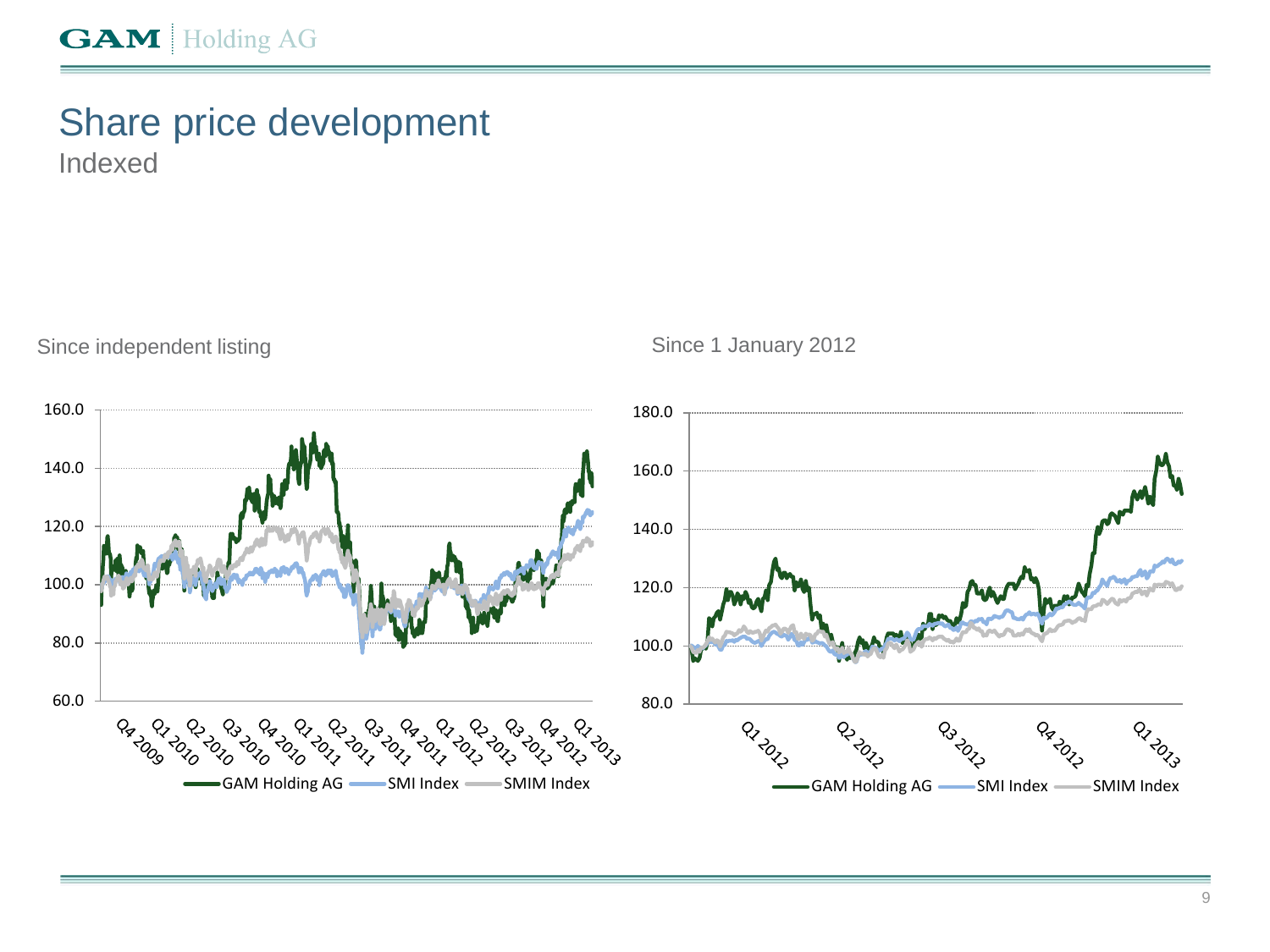# Return of capital to shareholders

Strong cash generation and low capital consumption



### **Aggregate of CHF 711 million returned to our shareholders since 2010**

- Well above the cumulative underlying net profit generated over that period (CHF 530 million)
- CHF 264 million returned in the form of dividends (including proposed 2012 dividend)
- CHF 447 million returned in the form of share buy-backs under second trading line buy-backs
- Not included: approx. CHF 116 of shares bought over first trading line and held as treasury shares at year-end 2012 (not eligible for dividend)

Dividend is shown in the year of performance; figures therefore deviate from GAM Holding AG's consolidated cash flow statements. Dividend for 2012 subject to shareholder approval.